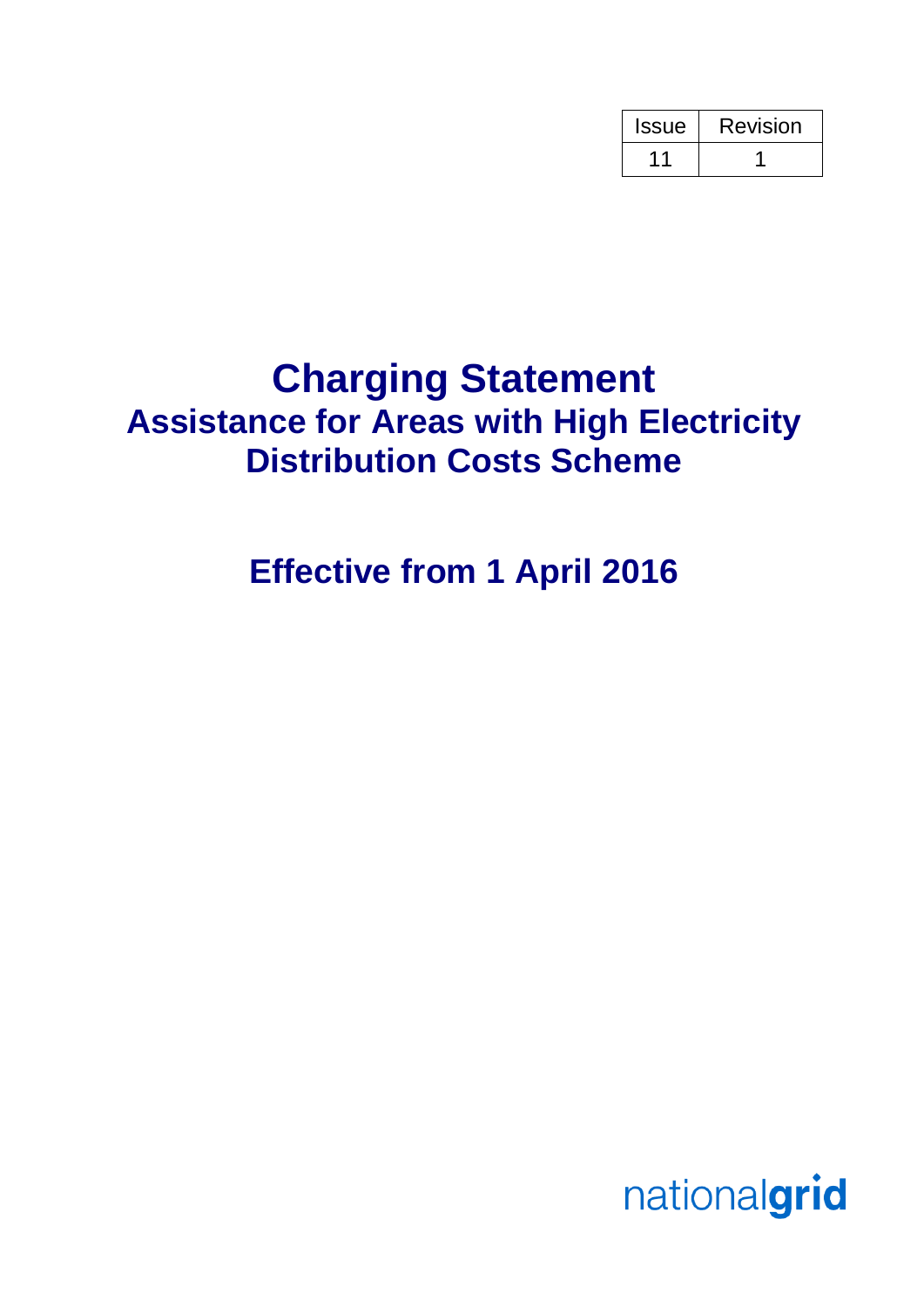# **Contents**

| <b>INTRODUCTION</b>                                                         | 3  |
|-----------------------------------------------------------------------------|----|
| <b>SCHEDULE 1</b>                                                           | 4  |
|                                                                             |    |
| <b>CHAPTER 1: PRINCIPLES</b>                                                | 5  |
|                                                                             |    |
|                                                                             |    |
| <b>CHAPTER 2: DERIVATION OF THE AAHEDC ENERGY CONSUMPTION TARIFF</b>        | 6  |
|                                                                             |    |
|                                                                             |    |
|                                                                             |    |
| <b>CHAPTER 3: LIABILITY AND SETTLEMENT</b>                                  | 8  |
|                                                                             |    |
|                                                                             |    |
|                                                                             |    |
| <b>APPENDIX 1: EXAMPLE: CALCULATION OF QUARTERLY LIABILITY</b>              | 10 |
| <b>GLOSSARY</b>                                                             | 11 |
| <b>INDEX TO THE ASSISTANCE FOR AREAS WITH HIGH ELECTRICITY DISTRIBUTION</b> |    |
| <b>COSTS SCHEME CHARGING STATEMENT (ISSUE 7) REVISIONS</b>                  | 16 |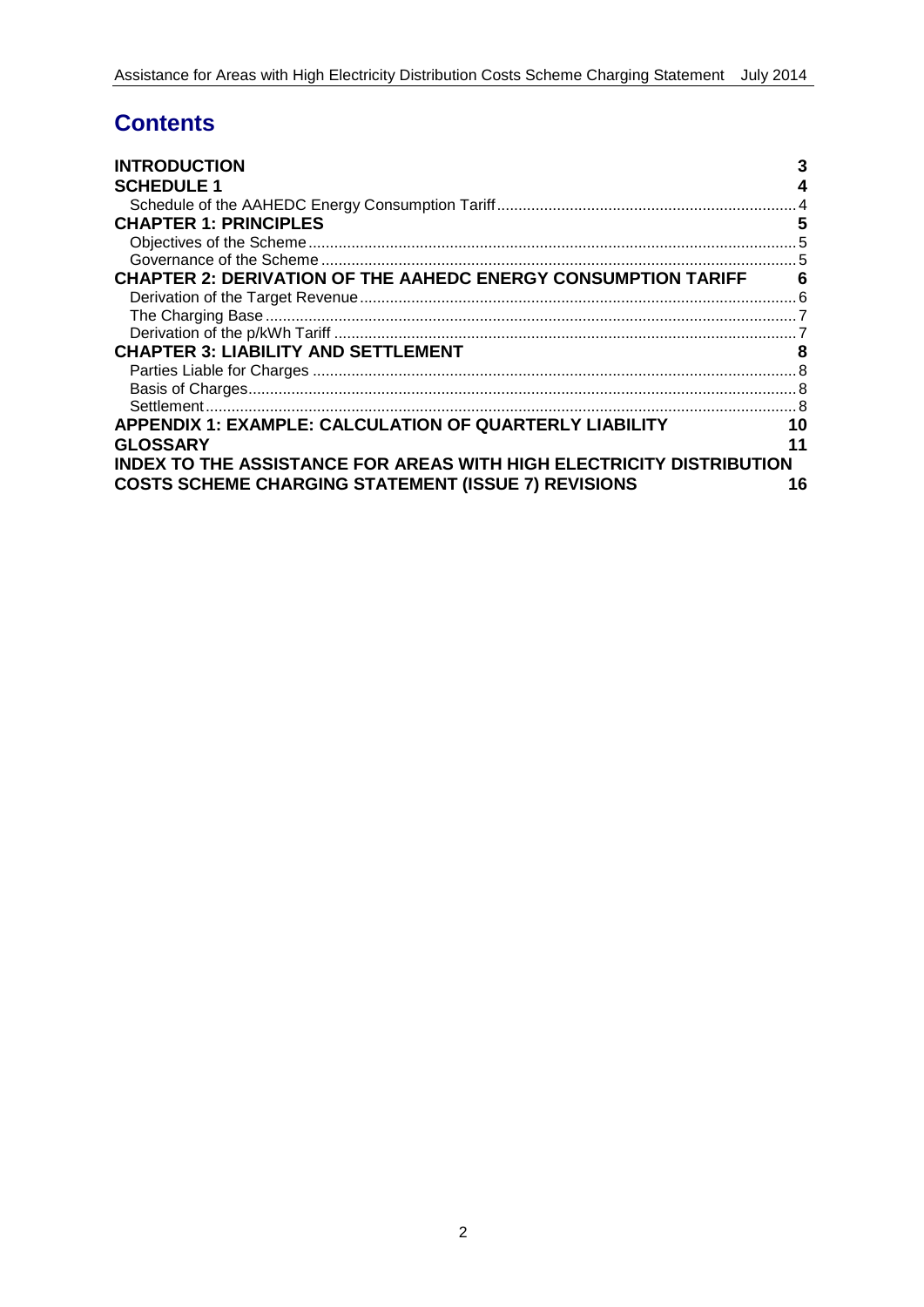### **Introduction**

This statement is published in accordance with Licence Condition C21 of National Grid's Transmission Licence.

This document sets out the energy consumption tariff relating to the Assistance for Areas with High Electricity Distribution Costs Scheme. It also describes the methods by which and principles upon which National Grid derives charges resulting from the Scheme.

This document is also available on our Charging website at:

http://www2.nationalgrid.com/UK/Industry-information/System-charges/Electricitytransmission/Assistance-for-areas-with-high-distribution-costs/

This Assistance for Areas with High Electricity Distribution Costs Scheme Charging Statement Issue 11 was published on 15 July 2016, but is effective from 1 April 2016. This provides one month's notice before any charges calculated using the updated tariff become due for payment.

If you require further details about any of the information contained within this document or have comments on how this document might be improved please contact our **Charging Team**, preferably by email at:

[charging.enquiries@nationalgrid.com](mailto:charging.enquiries@nationalgrid.com)

Or at:

National Grid House Warwick Technology Park Gallows Hill, Warwick CV34 6DA

Telephone 01926 653099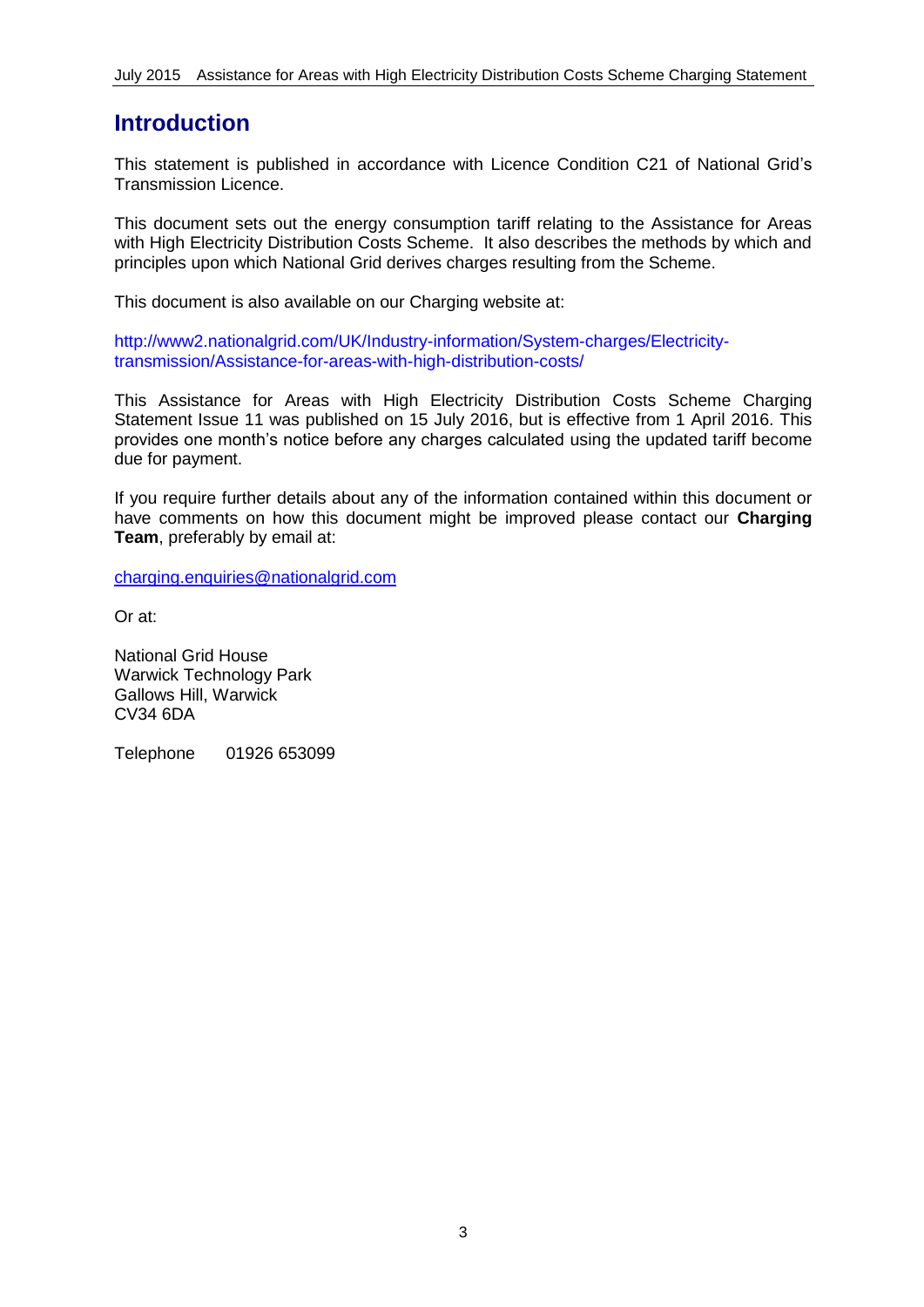# **Schedule 1**

#### **Schedule of the AAHEDC Energy Consumption Tariff**

| Year    | <b>Energy Consumption Tariff</b><br>(p/kWh) |
|---------|---------------------------------------------|
| 2016/17 | 0.023129                                    |

The tariff is based on the total energy consumption across all settlement periods. Parties attracting liability for the tariff are described in Chapter 3 of this document.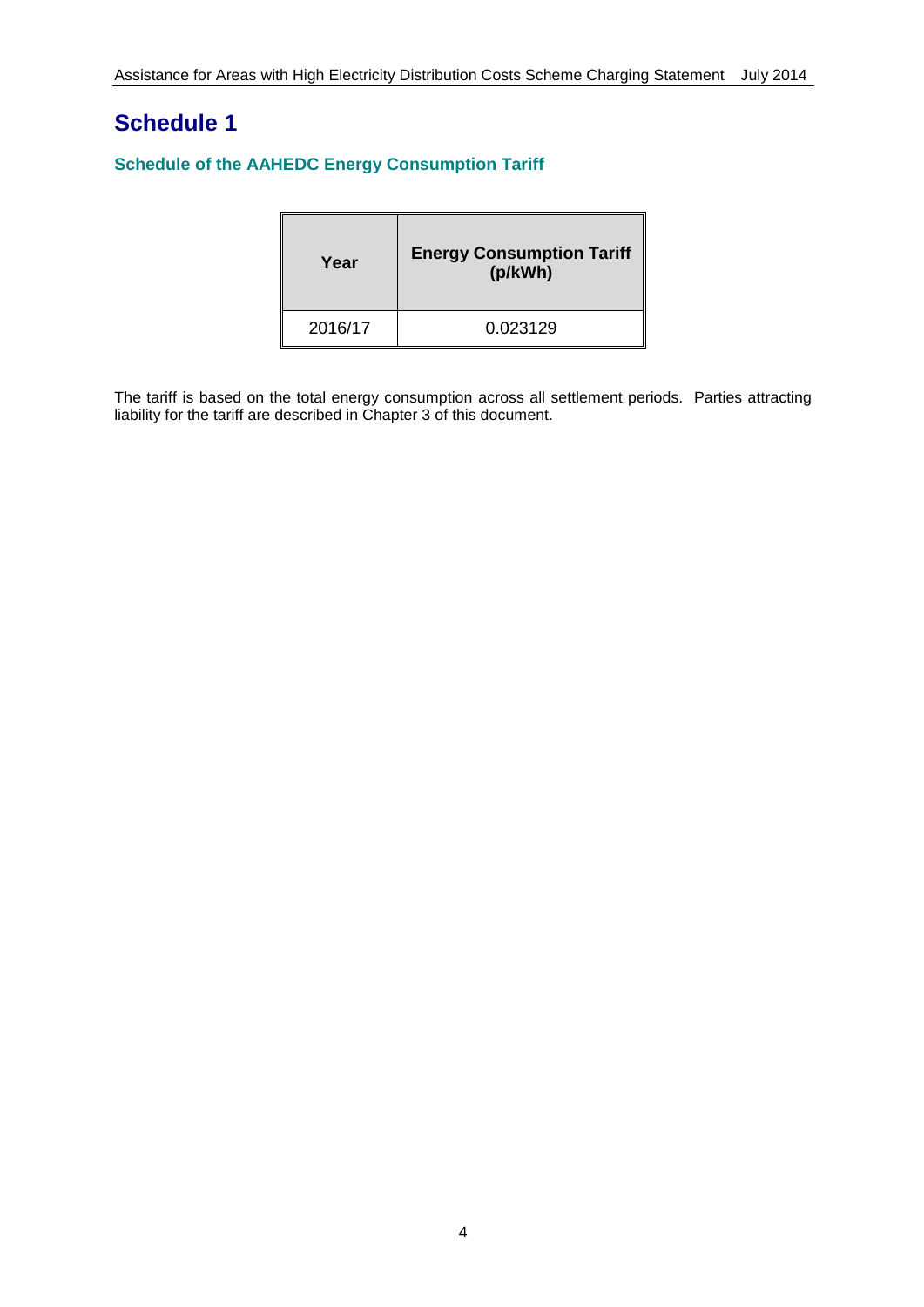# **Chapter 1: Principles**

#### **Objectives of the Scheme**

- 1.1 The Assistance for Areas with High Electricity Distribution Costs Scheme was introduced in the Energy Act 2004. It replaces an earlier arrangement, commonly referred to as "Hydro Benefit", which ended in January 2004 (although this continued on a voluntary basis until 31 March 2005).
- 1.2 The intention of the Scheme is to reduce the costs to consumers of the distribution of electricity in certain areas. Currently the only Specified Area is the North of Scotland. National Grid therefore recovers an Assistance Amount through the Scheme, which is passed to the Relevant Distributor in the Specified Area, Scottish Hydro Electric Power Distribution Ltd. This enables distribution charges to be reduced.

#### **Governance of the Scheme**

- 1.3 The Assistance for Areas with High Electricity Distribution Costs Scheme sits outside of the main contractual framework governing connection to, and use of, the transmission system (the Connection and Use of System Code, or CUSC). Similarly, the charging arrangements are not covered by the Charging Statements published by National Grid in accordance with Conditions C4, C5 and C6 of the Transmission Licence.
- 1.4 Instead, the Scheme is governed directly by Licence Conditions placed on Suppliers, Relevant Distributors, and National Grid.
- 1.5 Licensed Suppliers are obliged (by Licence Condition 30A of their Supply Licence) to pay to National Grid the tariff set out in this statement.
- 1.6 Relevant Distributors are obliged (under the terms of Licence Conditions 53A, 53B and 53C of their Distribution Licences) to apply the benefit from the Scheme to reduce the use of system charges levied on Suppliers.
- 1.7 National Grid's administration of the Scheme is covered by four Conditions in the Transmission Licence:
	- Condition C20 defines the revenue to be recovered in each year;
	- Condition C21 covers payments from Suppliers, and the preparation of this charging statement;
	- Condition C22 specifies the payments to be made to Relevant Distributors; and
	- Condition C23 sets out further reporting requirements to Ofgem and to Relevant Distributors.
- 1.8 The following sections of this statement set out in more detail how the charge is calculated, who is liable for it, and how it is settled.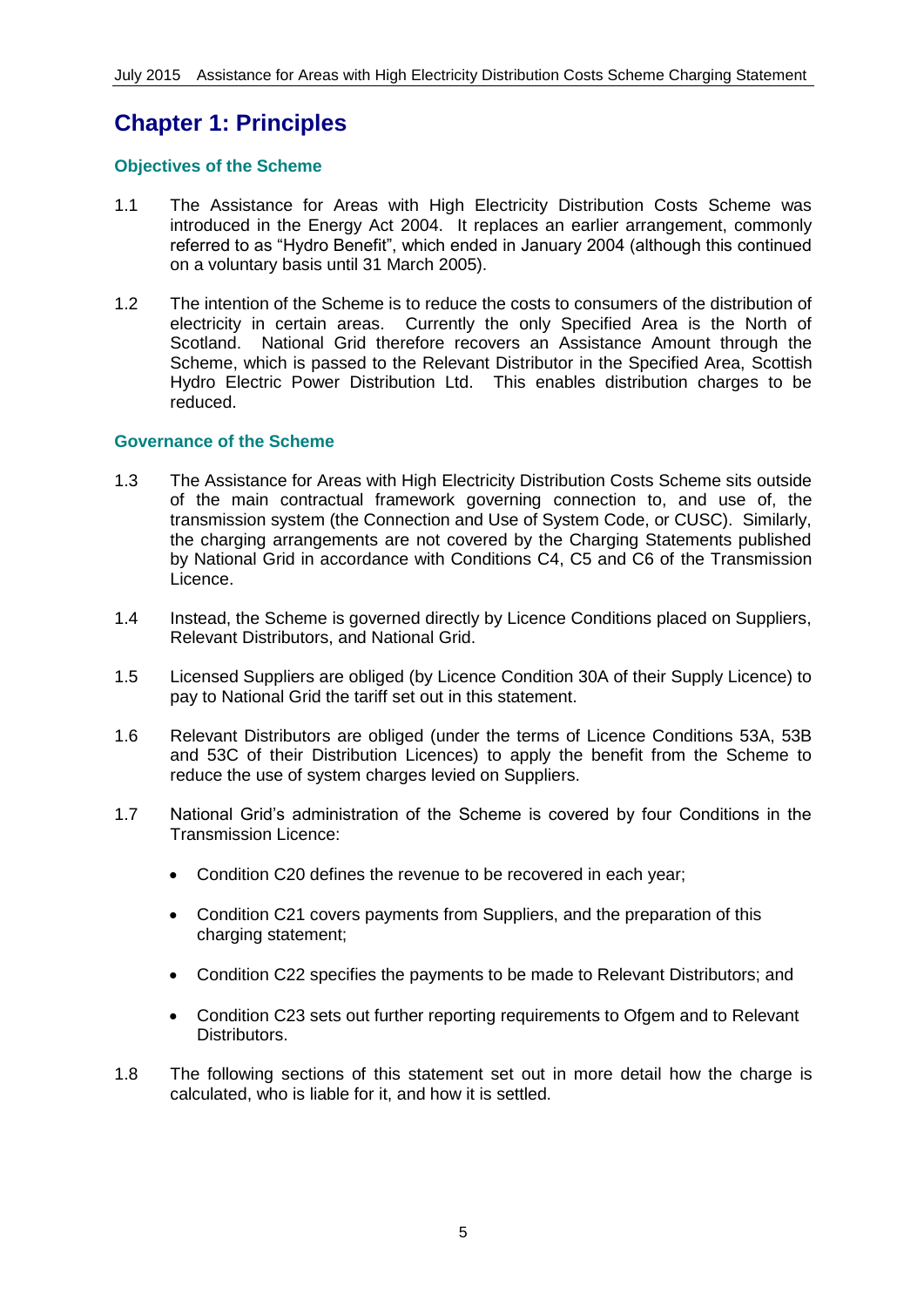### **Chapter 2: Derivation of the AAHEDC Energy Consumption Tariff**

- 2.1 The Assistance for Areas with High Electricity Distribution Costs Scheme (or "AAHEDC") Energy Consumption Tariff is calculated for each financial year. The tariff is effective from 1 April in each year, but is not published until after this date. National Grid is required to give no less than one month's notice prior to issuing the first invoice on 15 August of each year. The tariff is derived by dividing the Target Revenue by the Charging Base, as set out in detail below.
- 2.2 The mid July publication date for the final tariff is set to allow the previous year's final quarter payments to be made (around mid June, see section 3.6) in order for the Correction Amount to be calculated and hence the Target Revenue (section 2.3). However, National Grid will publish its latest forecast tariff in a draft schedule for 1 April.

#### **Derivation of the Target Revenue**

2.3 Condition C20 of National Grid's Transmission Licence defines the Total Scheme Amount in pounds sterling to be recovered each financial year, using the following formula:

 $HBM_t = A_t + HBOC_t - HBK_t$ 

Where

- $HBM_t$  represents the Total Scheme Amount in relation to year t
- $A_t$  represents the Assistance Amount in relation to year t
- $HBOC<sub>t</sub>$  represents the Administration Allowance in relation to year t
- HBK<sub>t</sub> represents the Correction Amount in relation to year t
- 2.4 The Assistance Amount is that recovered by National Grid on behalf of Relevant Distributors. For financial year 2016/17 this will be £58.02m. This is inflated from last year's assistance amount in line with the Retail Price Index. The Assistance Amount for 2016/17 will be paid to the Relevant Distributor; Scottish Hydro Electric Power Distribution Ltd, in accordance with the following schedule:

| <b>Payment Date</b> | <b>Proportion to be Paid</b> | <b>Amount to be Paid</b> |
|---------------------|------------------------------|--------------------------|
| 15 September 2016   | <b>23%</b>                   | £13,345,072.67           |
| 15 December 2016    | <b>22%</b>                   | £12,764,852.12           |
| 15 March 2017       | <b>27%</b>                   | £15,665,954.87           |
| 15 June 2017        | <b>28%</b>                   | £16,246,175.42           |
| Total               | 100%                         | £58,022,055.08           |

2.5 The Administration Allowance is an amount of revenue that National Grid is permitted to retain in order to cover the costs of administering the scheme. In 2006/07 it was £80,000 and in subsequent years it has been inflated in line with the Retail Price Index to the current level of £107,657.06.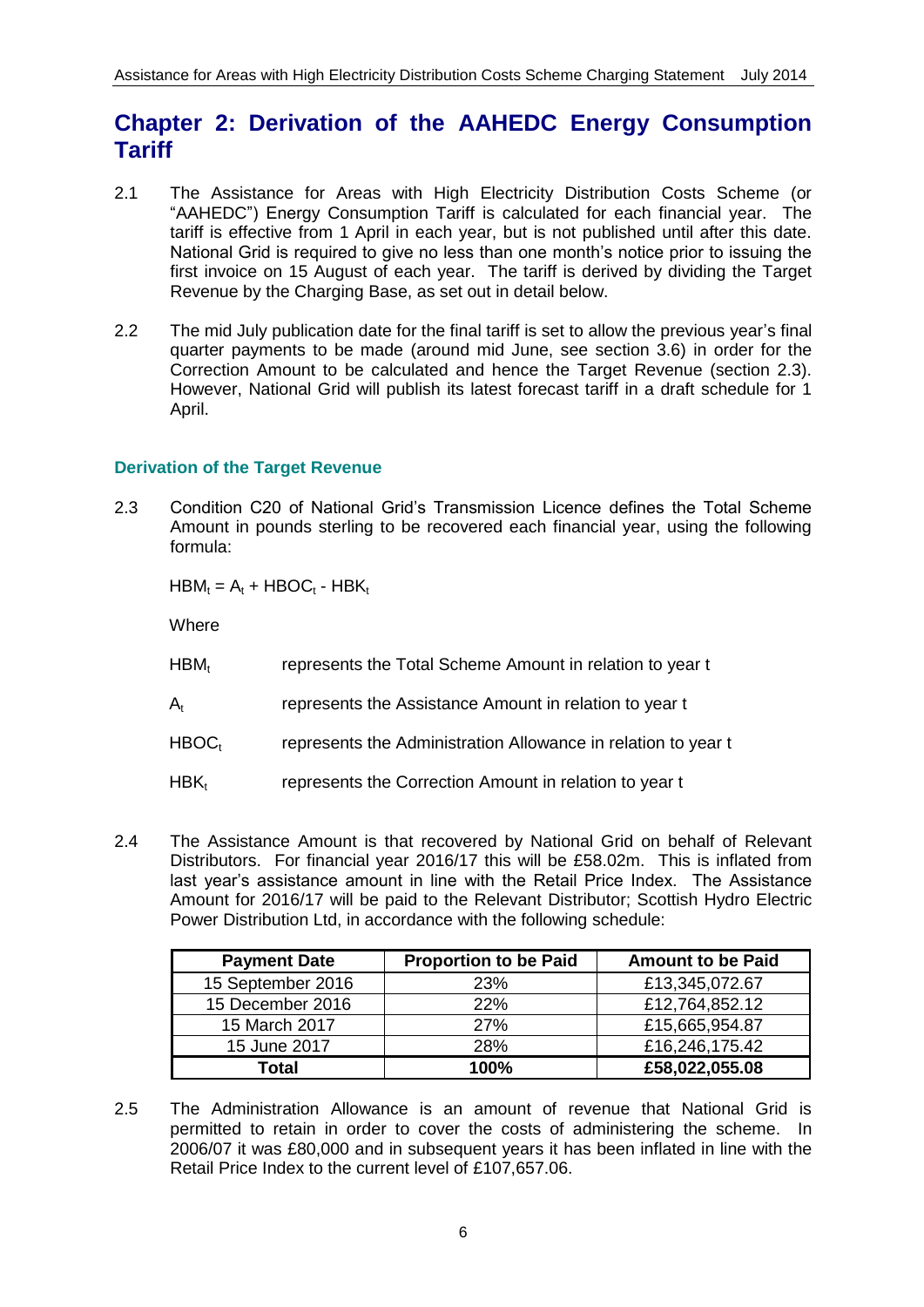2.6 The Correction Amount is the difference between the Total Scheme Amount in the previous year and the income received from the Scheme in that year, adjusted with an allowance for interest at Barclays Bank Base Rate.

#### **The Charging Base**

2.7 The Charging Base is National Grid's forecast of the total energy to be consumed by customers of Licensed Suppliers across all GSP Groups in the relevant financial year. Further detail regarding the exact liabilities incurred by Suppliers can be found in **Chapter 3: Liability and Settlement**.

#### **Derivation of the p/kWh Tariff**

2.8 The p/kWh energy consumption tariff is calculated as follows:

 $p/kWh$  Tariff =  $HBM_t * 100$  $HBCB<sub>t</sub>$ 

**Where** 

- HBM<sub>t</sub> represents the Total Scheme Amount in relation to year t
- $HBCB<sub>t</sub>$  represents National Grid's forecast of total energy to be consumed by customers of Licensed Suppliers at GSPs in kWh in year t
- 2.9 The current tariff is set out in **Schedule 1** of this statement.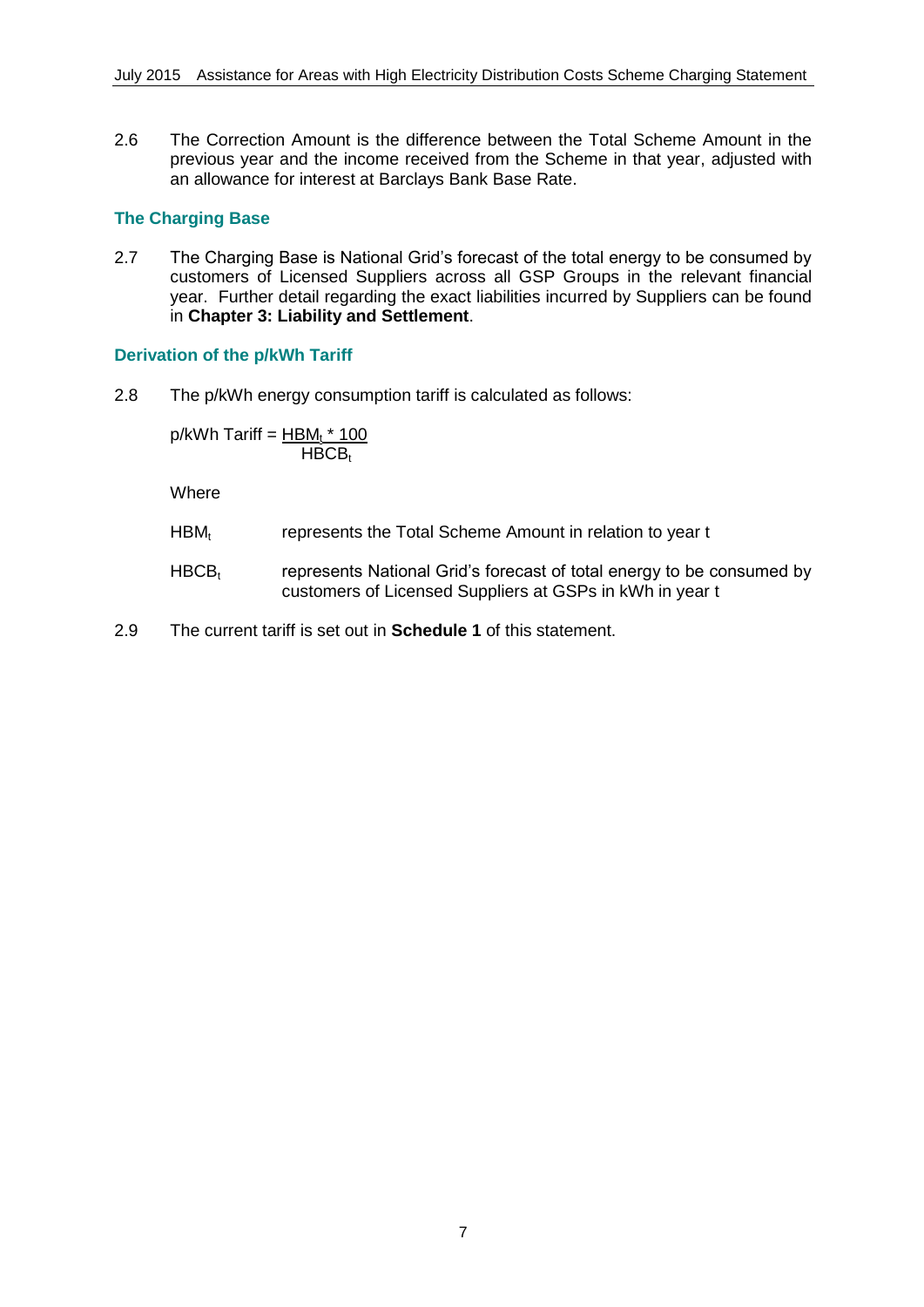# **Chapter 3: Liability and Settlement**

#### **Parties Liable for Charges**

3.1 Licensed Suppliers are liable for AAHEDC energy consumption charges.

#### **Basis of Charges**

- 3.2 From 1 April 2005, the AAHEDC energy consumption charge incurred by a Supplier will be determined by the total half-hourly and non half-hourly metered energy consumption over all settlement periods attributed to the following BM Units for which the Supplier is the lead party:
	- Supplier BM Units (i.e. those comprising plant and/or apparatus registered in SVA Metering Systems);
	- Any other BM Units relating to demand supplied by Licensed Suppliers by means of a distribution system.
- 3.3 Section 179 of the Energy Act 2004 has extended the definition of electricity supply to include electricity conveyed solely by means of a transmission system. Therefore from  $1<sup>st</sup>$  April 2006, the energy consumption charge incurred by a Supplier also includes BM Units relating to Non-Embedded Customers.
- 3.4 BM Units relating to Station Load, Pumping Demand and Additional Load at Power Stations, and Interconnector User BM Units, are not liable for Assistance for Areas with High Electricity Distribution Costs Scheme energy consumption charges.
- 3.5 For the avoidance of doubt, BM Units in the North of Scotland are liable for Assistance for Areas with AAHEDC energy consumption charges.

#### **Settlement**

3.6 AAHEDC energy consumption charges are invoiced on a quarterly basis, with invoices despatched by 15 August, 15 November, 15 February and 15 May (or the following business day). In 2016/17, the invoicing timetable will be as follows:

| <b>Period of Liability</b> | <b>Invoice Date</b> | <b>Payment Date</b> |
|----------------------------|---------------------|---------------------|
| April - June 2016          | 15 August 2016      | 12 September 2016   |
| July - September 2016      | 15 November 2016    | 13 December 2016    |
| October – December 2016    | 15 February 2017    | 15 March 2017       |
| January - March 2017       | 15 May 2017         | 12 June 2017        |

- 3.7 Payment terms for invoices relating AAHEDC energy consumption charges are 28 days. The dates by which such invoices relating to the financial year 2016/17 should be paid can be seen in the above table.
- 3.8 Invoices may also include a separate amount representing an interest charge to cover the late payment of previous invoices. This will be applied at 8% above the base interest rate on any payments not made on the payment due date, calculated for each day after the payment due date up to and including the date on which payment was actually made. Suppliers should also note that Condition 30A of their Supply Licence requires them to pay relevant invoices in accordance with the above timetable.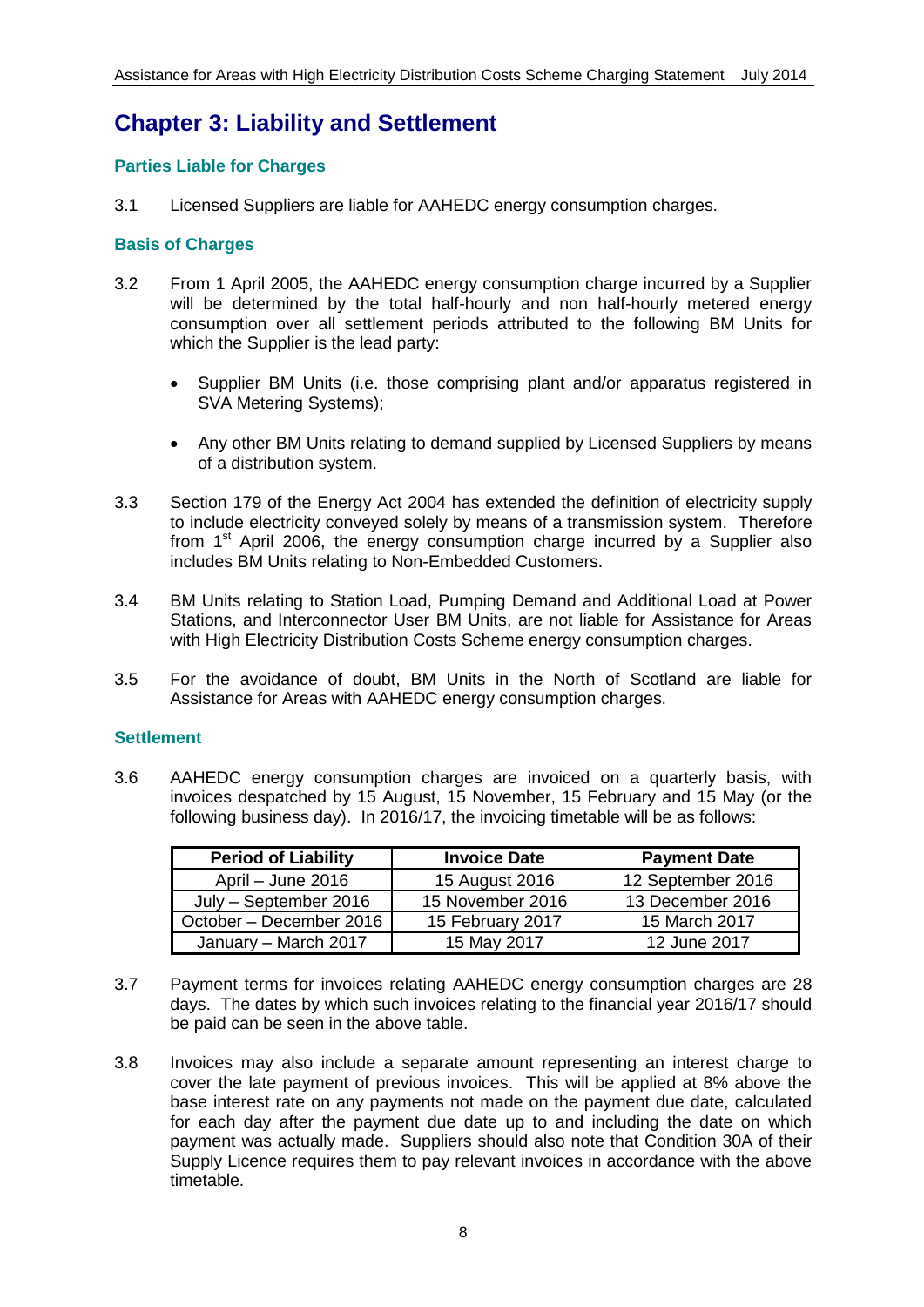- 3.9 Invoices are calculated using the best possible settlement data relating to half-hourly and non half-hourly metered energy consumption supplied from BSCCo available at the time. This calculation may be performed at any time between receipt of data from the Initial Settlement Run relating to the final day of the relevant quarter and the invoice date, as set out in paragraph 3.4. In normal circumstances, for an entire quarter, the data will predominantly comprise that from the Initial and First Reconciliation Settlement Runs however National Grid will confirm which BSCCo data has been used.
- 3.10 In the event of data for any settlement day being unavailable at the time of the invoice calculation then National Grid will substitute such data as it shall, at its reasonable discretion, think fit. In normal circumstances, data for the corresponding settlement day the previous week will be used but occasionally last year's data may be used if a gap occurs during an annual holiday, Easter for example. If such a situation arises then National Grid will notify the method of substitution to users.
- 3.11 Settlement is final at the Invoice Date. There is no reconciliation using data from the Final Reconciliation Settlement Run.
- 3.12 In the event of any queries concerning the operation of the Assistance for Areas with High Electricity Distribution Costs Scheme please contact our **Charging Team** using the details set out on page 3 of this statement.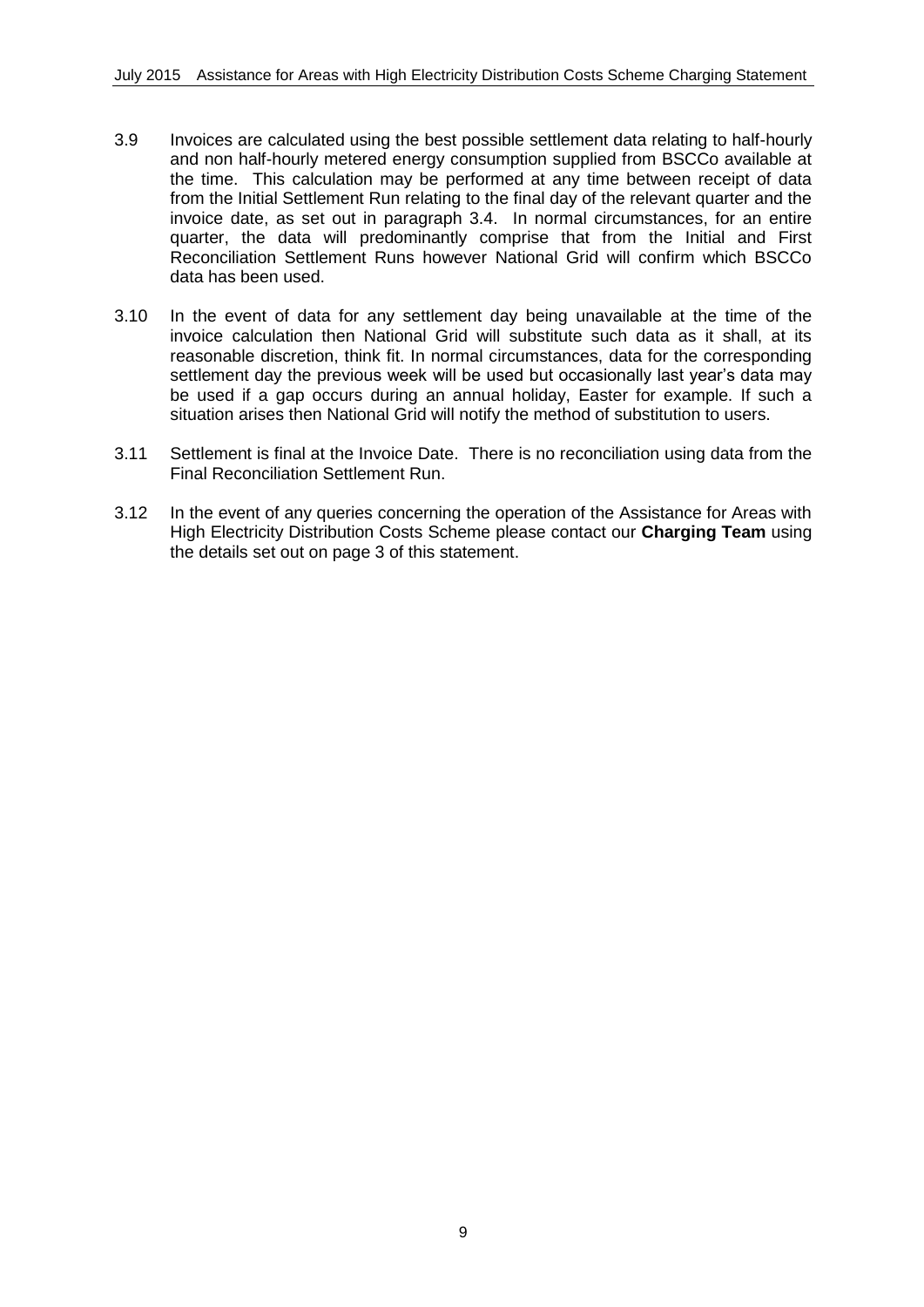# **Appendix 1: Example: Calculation of Quarterly Liability**

This appendix illustrates the methodology used by National Grid in the derivation of charges relating to the Assistance for Areas with High Electricity Distribution Costs Scheme through the use of a hypothetical example.

Supplier A is the lead party of one set of 14 Base BM Units. It is also the lead party of one BM Unit relating to a Non-Embedded Customer. Using the best settlement data available at the time, the following energy consumption for Quarter 1, 2016/17 (i.e. 1 April 2016 – 30 June 2016) is recorded:

|                            | Quarterly     |
|----------------------------|---------------|
| <b>BM Unit</b>             | Energy (kWh)  |
| 2<br>AAAAA000              | 100.000.000   |
| $^{2}$<br>BAAAA000         | 100.000.000   |
| $\overline{2}$<br>CAAAA000 | 100,000,000   |
| $2^-$<br>DAAAA000          | 100.000.000   |
| 2<br>EAAAA000              | 100,000,000   |
| 2<br>FAAAA000              | 100,000,000   |
| $2^{\circ}$<br>GAAAA000    | 100,000,000   |
| $^{2}$<br>HAAAA000         | 100,000,000   |
| $^{2}$<br>JAAAA000         | 100,000,000   |
| $\mathbf{2}^-$<br>KAAAA000 | 100,000,000   |
| 2<br>LAAAA000              | 100,000,000   |
| $\mathbf{2}$<br>MAAAA000   | 100,000,000   |
| $^{2}$<br>NAAAA000         | 100.000.000   |
| PAAAA000<br>2              | 100,000,000   |
| Sub-total                  | 1,400,000,000 |
| AAAAD-1                    | 100,000,000   |
| Total                      | 1,500,000,000 |

The Supplier's charge for Quarter 1 is therefore calculated as follows:

 $Change = 1,500,000,000kWh \times 0.023129$ 100

#### **= £346,935.00**

These charges would be invoiced in accordance with the timetable set out in **Chapter 3** of this statement.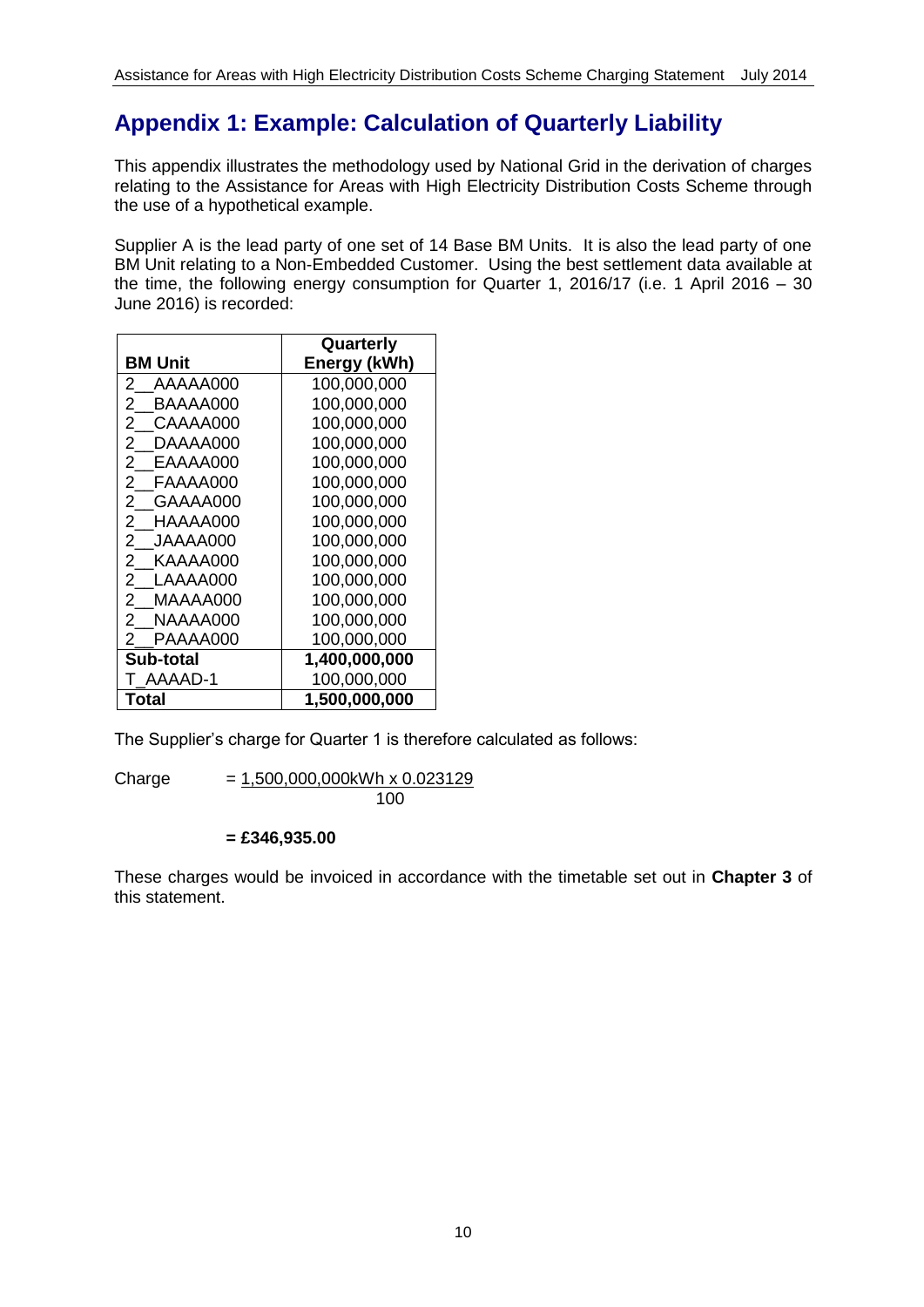### **Glossary**

The following definitions are intended to assist the reader's understanding of this document. In the event of conflict with definitions given elsewhere, those used in the Electricity Act 1989 (as amended by the Utilities Act 2000 and the Energy Act 2004), Transmission Licence, Grid Code, Balancing and Settlement Code and Connection and Use of System Code take precedence.

For the avoidance of doubt "as defined in the BSC" relates to the Balancing and Settlement Code as published from time to time.

| <b>AAHEDC</b>                                                                                             | An abbreviation of the Assistance for Areas with High<br><b>Electricity Distribution Costs Scheme</b>                                                                                                   |  |
|-----------------------------------------------------------------------------------------------------------|---------------------------------------------------------------------------------------------------------------------------------------------------------------------------------------------------------|--|
| Act                                                                                                       | The Electricity Act 1989                                                                                                                                                                                |  |
| <b>Additional Load</b>                                                                                    | Site Load other than Station Load and importing Generating<br>Units for processes other than the production of electricity                                                                              |  |
| <b>Administration Allowance</b>                                                                           | The amount of the revenue allowance that National Grid is<br>permitted to retain to cover the costs of administering the<br>Scheme                                                                      |  |
| <b>Assistance Amount</b>                                                                                  | The amount payable by National Grid to a relevant distributor<br>in a relevant year under the Scheme                                                                                                    |  |
| <b>Assistance for Areas with</b><br><b>High Electricity</b><br><b>Distribution Costs</b><br><b>Scheme</b> | The scheme established pursuant to the Energy Act 2004<br>(Assistance for Areas with High Distribution Costs) Order<br>2005                                                                             |  |
| <b>Balancing and Settlement</b><br>Code (BSC)                                                             | As defined in the Transmission Licence                                                                                                                                                                  |  |
| <b>Base BM Unit</b>                                                                                       | As defined in the BSC                                                                                                                                                                                   |  |
| <b>Base Interest Rate</b>                                                                                 | In respect of any day, the rate per annum which is equal to<br>the base lending rate from time to time of Barclays Bank plc<br>as at the close of business on the immediately preceding<br>business day |  |
| <b>BM Unit</b>                                                                                            | Defined in the BSC as:                                                                                                                                                                                  |  |
|                                                                                                           | "a unit established and registered (or to be established and<br>registered) by a Party in accordance with section K3 [of the<br><b>BSCI"</b>                                                            |  |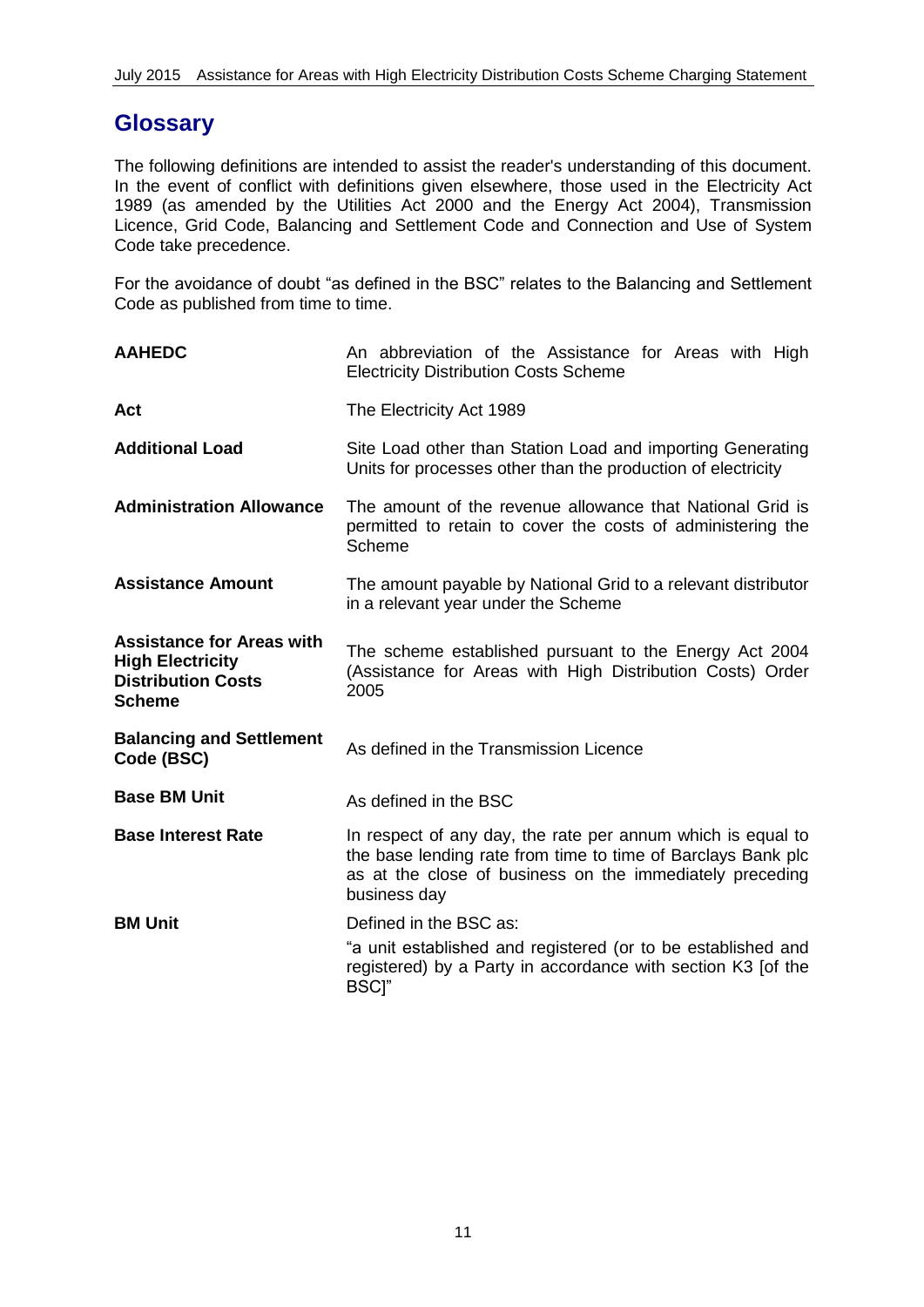| <b>BM Unit Metered Volume</b>                      | Defined in the BSC as:                                                                                                                                                                                                                           |                                                                                                                                                                                                                                |  |
|----------------------------------------------------|--------------------------------------------------------------------------------------------------------------------------------------------------------------------------------------------------------------------------------------------------|--------------------------------------------------------------------------------------------------------------------------------------------------------------------------------------------------------------------------------|--|
| " $QM_{ii}$ "                                      | (i)                                                                                                                                                                                                                                              | "In respect of a Settlement Period:<br>in relation to a BM Unit (other than an Interconnector<br>BM Unit) comprising CVA Metering Systems, the<br>Metered Volume (as determined in accordance with<br>Section R [of the BSC]); |  |
|                                                    | (ii)                                                                                                                                                                                                                                             | in relation to an Interconnector BM Unit, the quantity<br>determined in accordance with Section R7.4.2 [of the<br>BSC];                                                                                                        |  |
|                                                    | (iii)                                                                                                                                                                                                                                            | in relation to an Interconnector Error Administrator<br>BM Unit, the quantity determined in accordance with<br>Section T4.1; and                                                                                               |  |
|                                                    | (iv)                                                                                                                                                                                                                                             | in relation to a Supplier BM Unit, the quantity<br>determined in accordance with section T4.2.1 [of the<br>BSC]."                                                                                                              |  |
| <b>BSCCo</b>                                       |                                                                                                                                                                                                                                                  | As defined in the BSC                                                                                                                                                                                                          |  |
| <b>Charging Base</b>                               |                                                                                                                                                                                                                                                  | As defined in section 2.7 of this statement                                                                                                                                                                                    |  |
| <b>Charging Statements</b>                         | Documents prepared by National Grid in accordance with<br>Conditions C4, C5 and C6 of the Transmission Licence<br>setting out charges payable for connection to, and use of, the<br>transmission system for matters other than the Scheme        |                                                                                                                                                                                                                                |  |
| <b>Connection and Use of</b><br><b>System Code</b> | A document prepared by National Grid in accordance with<br>Condition C10 of the Transmission Licence forming the main<br>contractual framework governing connection to, and use of,<br>the transmission system for matters other than the Scheme |                                                                                                                                                                                                                                |  |
| <b>Correction Amount</b>                           | The difference between the Total Scheme Amount in the<br>previous year and the income received from the Scheme in<br>that year                                                                                                                   |                                                                                                                                                                                                                                |  |
| <b>CUSC</b>                                        | The Connection and Use of System Code                                                                                                                                                                                                            |                                                                                                                                                                                                                                |  |
| <b>Demand</b>                                      | Electricity consumed at sites or by equipment not owned and<br>operated by National Grid                                                                                                                                                         |                                                                                                                                                                                                                                |  |
| <b>Distribution</b>                                | Conveyance of electricity by means of a Distribution System                                                                                                                                                                                      |                                                                                                                                                                                                                                |  |
| <b>Distribution System</b>                         | As defined in the BSC                                                                                                                                                                                                                            |                                                                                                                                                                                                                                |  |
| <b>Energy Consumption</b>                          | As defined in sections 3.2 and 3.3 of this statement                                                                                                                                                                                             |                                                                                                                                                                                                                                |  |
| <b>Energy Consumption</b><br>Charge                | Charge levied on Suppliers in order to allow National Grid to<br>recover the Total Scheme Amount                                                                                                                                                 |                                                                                                                                                                                                                                |  |
| <b>Energy Consumption</b><br><b>Tariff</b>         | statement                                                                                                                                                                                                                                        | The tariff levied on Suppliers' Energy Consumption in order<br>to allow National Grid to recover the Total Scheme Amount,<br>and calculated in accordance with Chapter 2 of this                                               |  |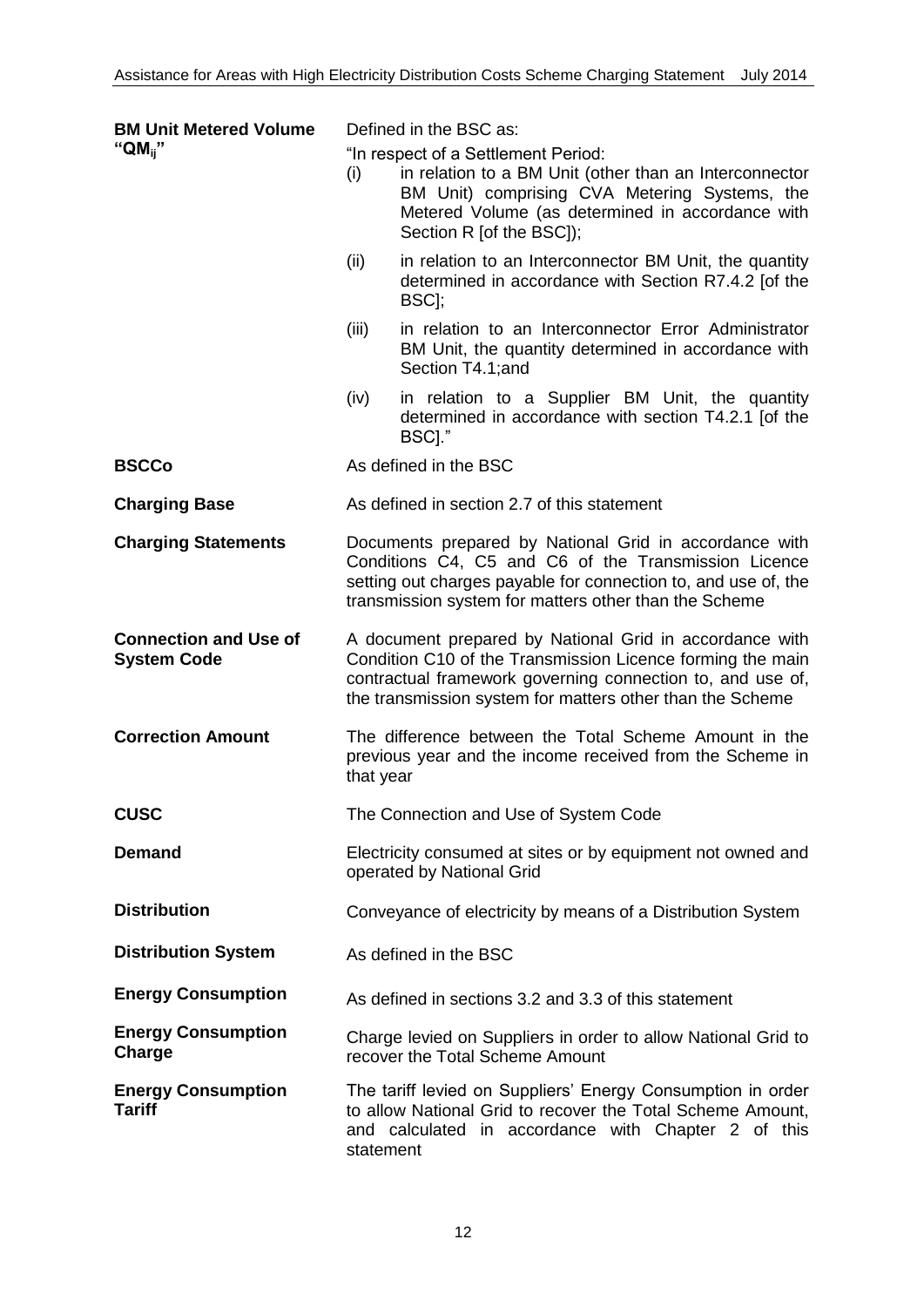| <b>First Reconciliation</b><br><b>Settlement Run</b> | As defined in the BSC                                                                                                                                                                                                                                                   |
|------------------------------------------------------|-------------------------------------------------------------------------------------------------------------------------------------------------------------------------------------------------------------------------------------------------------------------------|
| <b>Final Reconciliation</b><br><b>Settlement Run</b> | As defined in the BSC                                                                                                                                                                                                                                                   |
| <b>Financial Year</b>                                | The period of 12 months ending on 31 <sup>st</sup> March in each<br>calendar year                                                                                                                                                                                       |
| <b>Generating Unit</b>                               | As defined in the Grid Code                                                                                                                                                                                                                                             |
| <b>Grid Code</b>                                     | A document prepared by National Grid in accordance with<br>Condition C14 of the Transmission Licence setting out the<br>technical parameters for the operation and use of the<br>transmission system and of plant and apparatus connected<br>to the transmission system |
| <b>Grid Supply Point (GSP)</b>                       | A point of delivery from the GB Transmission System to a<br>distribution system or Non-Embedded User                                                                                                                                                                    |
| <b>GSP Group</b>                                     | As defined in the BSC                                                                                                                                                                                                                                                   |
| <b>Hydro Benefit</b>                                 | A common abbreviation of the Assistance for Areas with<br>High Electricity Distribution Costs Scheme. More accurately,<br>the scheme preceding the Assistance for Areas with High<br><b>Electricity Distribution Costs Scheme</b>                                       |
| <b>Initial Settlement Run</b>                        | As defined in the BSC                                                                                                                                                                                                                                                   |
| Interconnector                                       | As defined in the BSC                                                                                                                                                                                                                                                   |
| <b>Interconnector User</b>                           | As defined in the BSC                                                                                                                                                                                                                                                   |
| <b>Interconnector User BM</b><br><b>Units</b>        | BM Units for which the lead party is an Interconnector User                                                                                                                                                                                                             |
| <b>Licensed Supplier</b>                             | A holder of an electricity supply licence                                                                                                                                                                                                                               |
| <b>Non-Embedded Customer</b>                         | A User, except an Electricity Distributor, receiving electricity<br>direct from the National Grid Transmission<br>System<br>irrespective of from whom it is supplied                                                                                                    |
| <b>North of Scotland</b>                             | The area of Scotland specified in Schedule 1 of the Energy<br>Act 2004 (Assistance for Areas with High Distribution Costs)<br><b>Order 2005</b>                                                                                                                         |
| Ofgem                                                | The Office of Gas and Electricity Markets                                                                                                                                                                                                                               |
| <b>Power Station</b>                                 | Defined in the Grid Code as:                                                                                                                                                                                                                                            |
|                                                      | "an installation comprising one or more Generating Units<br>(even where sited separately) owned and/or controlled by the<br>same Generator, which may be reasonably considered as<br>being managed as one Power Station."                                               |
| <b>Relevant Distributor</b>                          | As defined in Condition C20 of the Transmission Licence                                                                                                                                                                                                                 |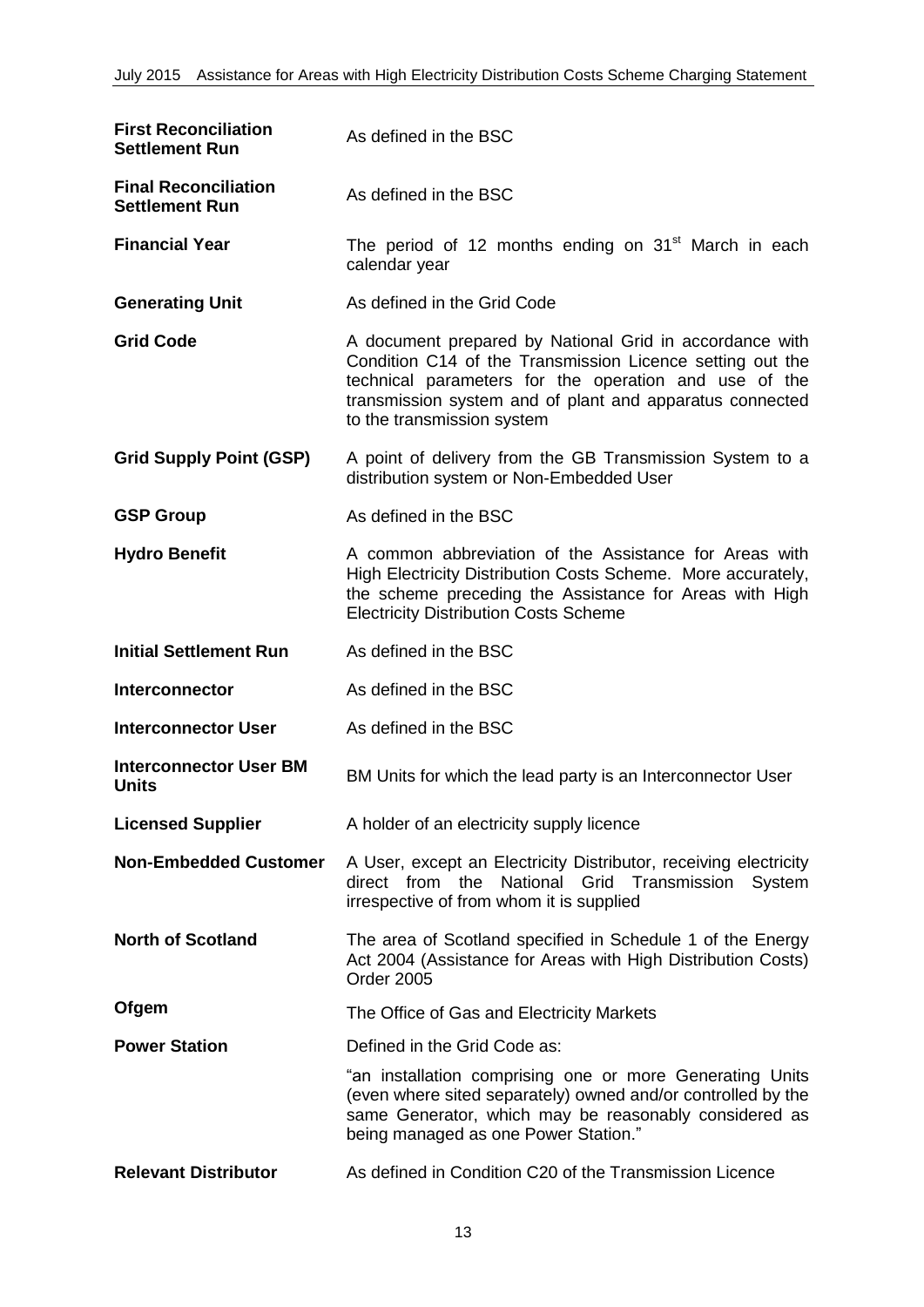| <b>Retail Price Index</b>  | In the context of the Scheme, means the percentage change<br>(whether of a positive or a negative value) in the arithmetic<br>average of the Retail Price Index figures published or<br>determined with respect to each of the six months May to<br>October (both inclusive) in relation to the relevant year t-1<br>and that are published or determined with respect to the<br>same months in relation to the relevant year t-2                                                                                                                                                                                              |
|----------------------------|--------------------------------------------------------------------------------------------------------------------------------------------------------------------------------------------------------------------------------------------------------------------------------------------------------------------------------------------------------------------------------------------------------------------------------------------------------------------------------------------------------------------------------------------------------------------------------------------------------------------------------|
| <b>Scheme</b>              | The Assistance for Areas with High Electricity Distribution<br><b>Costs Scheme</b>                                                                                                                                                                                                                                                                                                                                                                                                                                                                                                                                             |
| <b>Settlement Day</b>      | has the meaning given to that expression in the BSC                                                                                                                                                                                                                                                                                                                                                                                                                                                                                                                                                                            |
| <b>Settlement Period</b>   | Defined in the BSC as:                                                                                                                                                                                                                                                                                                                                                                                                                                                                                                                                                                                                         |
|                            | "Settlement Period j starts at the spot time occurring at the<br>beginning of the half hour and ends at the spot time<br>occurring exactly 30 minutes later. The spot time at the<br>beginning of one period therefore coincides with the spot<br>time at the end of the previous period."                                                                                                                                                                                                                                                                                                                                     |
| <b>Settlement Run</b>      | Defined in the BSC as:                                                                                                                                                                                                                                                                                                                                                                                                                                                                                                                                                                                                         |
|                            | "a determination (in accordance with Section T), in relation to<br>a Settlement Day, of amounts giving rise, on the part of<br>Trading Parties and the Transmission Company, to a liability<br>to pay or a right to be paid by the BSC Clearer amounts in<br>respect of Trading Charges in each Settlement Period in that<br>Settlement Day, and of the net credit or debit in respect of<br>such amounts; and where the context requires a reference to<br>a Settlement Run includes the data and information<br>produced by the SAA following such a determination and<br>delivered to the FAA in accordance with Section N" |
| <b>Site Load</b>           | May comprise Station Load and Additional Load.                                                                                                                                                                                                                                                                                                                                                                                                                                                                                                                                                                                 |
|                            | The sum of the BM Unit Metered Volumes $(QM_{ii})$ , expressed<br>as a positive number, of BM Units within the Trading Unit<br>with QM <sub>ii</sub> less than zero during the three Settlement Periods<br>of the Triad (i.e. $\sum QM_{ii}$ where $QM_{ii} < 0$ )                                                                                                                                                                                                                                                                                                                                                             |
| <b>Specified Area</b>      | As defined in the Energy Act 2004 (Assistance for Areas with<br>High Distribution Costs) Order 2005                                                                                                                                                                                                                                                                                                                                                                                                                                                                                                                            |
| <b>Station Load</b>        | The Station Load is equal to the sum of the demand of BM<br>Units solely comprising the Station Transformers within the<br>Power Station. For the avoidance of doubt, Station Load<br>excludes BM Units comprising Additional Load                                                                                                                                                                                                                                                                                                                                                                                             |
| <b>Station Transformer</b> | Defined in the Grid Code "as a transformer supplying<br>electrical power to the auxiliaries of a power station which is<br>not directly connected to the generating unit terminals."                                                                                                                                                                                                                                                                                                                                                                                                                                           |
| <b>Supplier</b>            | A holder of an electricity supply licence                                                                                                                                                                                                                                                                                                                                                                                                                                                                                                                                                                                      |
| <b>Supplier BM Unit</b>    | As defined in the BSC                                                                                                                                                                                                                                                                                                                                                                                                                                                                                                                                                                                                          |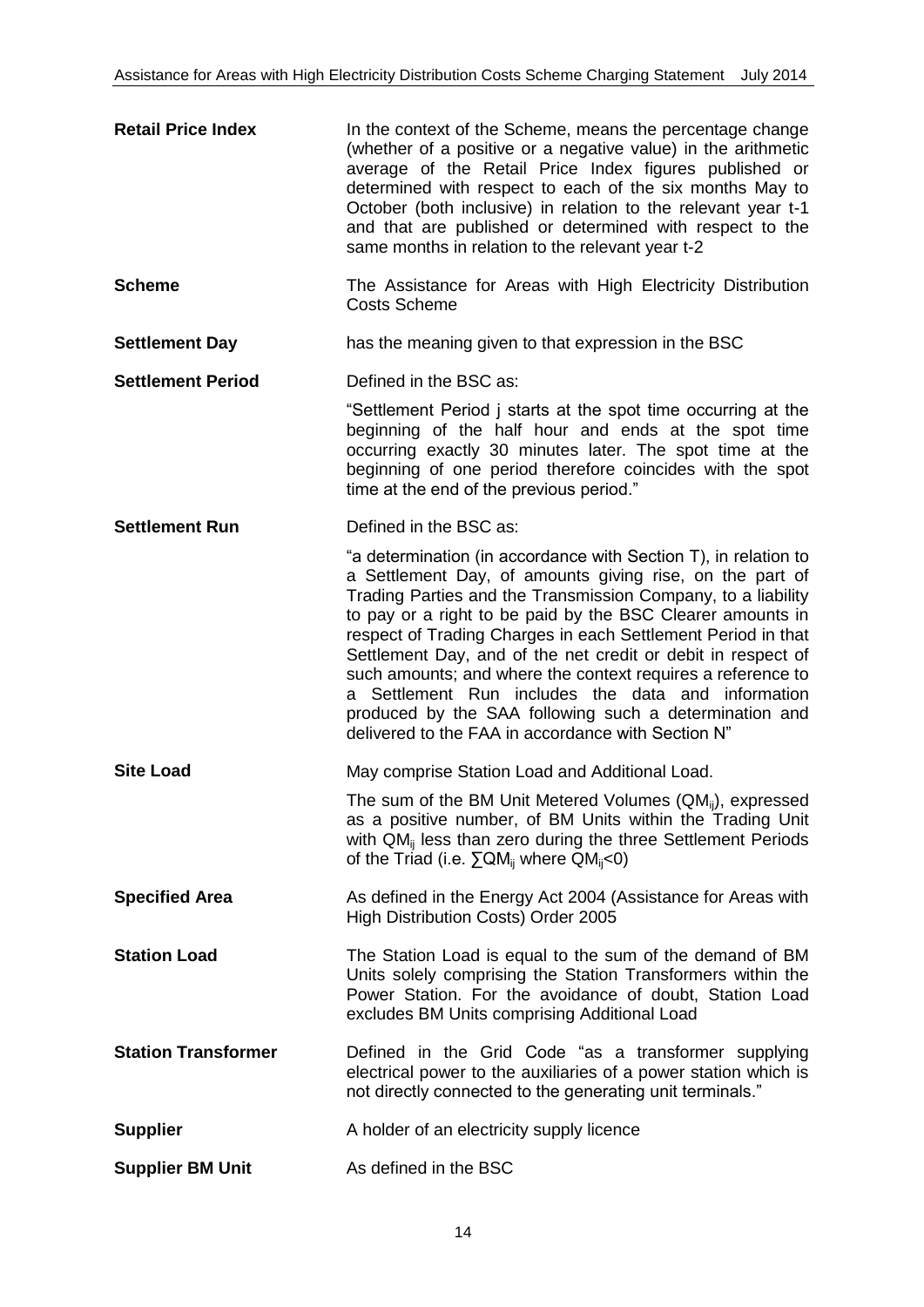| <b>SVA</b>                  | Supplier Volume Allocation, as defined in the BSC                                                                                       |  |
|-----------------------------|-----------------------------------------------------------------------------------------------------------------------------------------|--|
| <b>SVA Metering System</b>  | As defined in the BSC                                                                                                                   |  |
| <b>Total Scheme Amount</b>  | National Grid's maximum allowable revenue in relation to the<br>Assistance for Areas with High Electricity Distribution Costs<br>Scheme |  |
| <b>Transmission Licence</b> | The licence granted to National Grid Company plc under<br>Section $6(1)(b)$ of the Act                                                  |  |
| <b>Transmission system</b>  | A system which consists (wholly or mainly) of electrical plant<br>and lines at transmission voltages                                    |  |
| <b>Transmission voltage</b> | In England and Wales, voltages above 132kV, and in<br>Scotland, voltages of 132kV and above                                             |  |